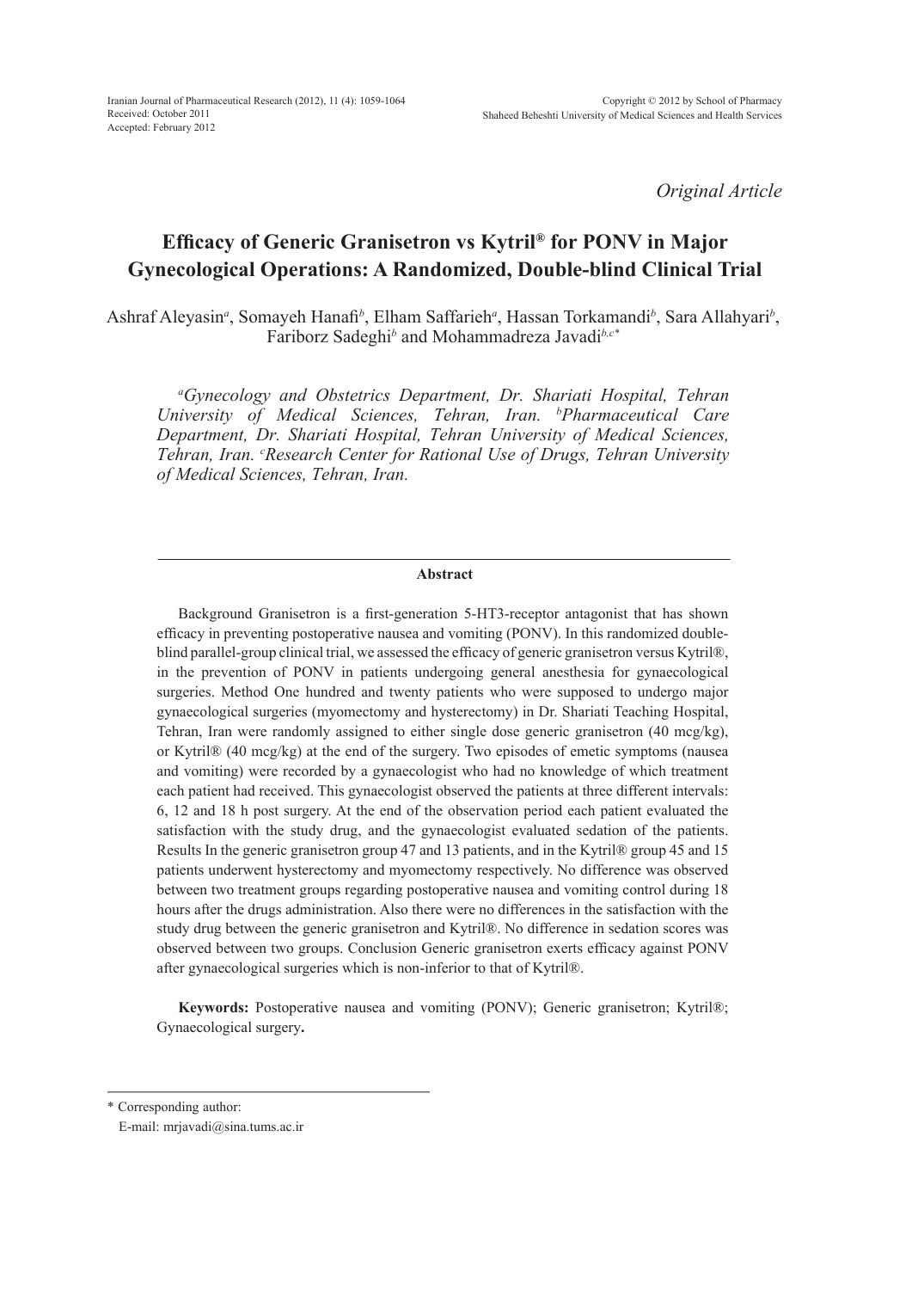## **Introduction**

Nausea and vomiting are among the most problematic symptoms experienced by patients after general anesthesia for major gynecological surgeries (1-3). Pharmacologic approaches for the prevention and treatment of postoperative nausea and vomiting (PONV), including butyrophenones (*e.g.*, droperidol), dopamine receptor antagonists (*e.g.*, metoclopramide) and anticholinergics (*e.g.*, scopolamine) have been reported (4-7). But undesirable adverse effects such as excessive sedation, hypertension, dry mouth, dysphoria and extra pyramidal symptoms have been noted (8-9).

With the introduction of newer and more expensive antiemetics  $(e.g., 5-HT<sub>3</sub>-receptor)$ antagonists), the controversy has arisen the most cost-effective antiemetic for routine prophylaxis (10-11). The  $5-HT_3$ -receptor antagonists are now the standard therapy for preventing PONV, since emesis is caused by the stimulation of  $5-HT_3$ -receptors located on vagal afferents by serotonin released from the enterochromaffin cells in the small intestine (12). Granisetron is a first-generation  $5-HT_3$ receptor antagonist which shows considerable efficacy in reducing the incidence of PONV after chemotherapy(13) and various major surgeries (8, 14-17) specifically gynecological operations (4, 18).

Given the large cost of Kytril® compared with generic granisetron, healthcare costs might escalate with the use of Kytril®. However, if Kytril® was more effective than the generic granisetron, the increased cost might be justified. There are no studies comparing the efficacy of generic granisetron with Kytril®. Therefore, we conducted a randomized double-blind clinical trial to assess the efficacy of generic granisetron versus Kytril® for preventing PONV in female patients undergoing general anesthesia for major gynecological surgeries (myomectomy and hysterectomy).

## **Experimental**

From January 2011 till February 2010, 120 patients who were supposed to undergo the major gynecological surgeries (myomectomy and hysterectomy) in Dr. Shariati Teaching Hospital located in Tehran, Iran, were recruited for this randomized, double-blind clinical trial. This trial is registered in www.irct.ir, with IRCT201010134927N1 number. The approval of our institutional ethics committee and the informed consent was obtained from each patient. Patients who had gastrointestinal disease, the smokers, those who had a history of motion sickness, previous postoperative nausea and vomiting, or both, and those who had taken an antiemetic medication within 24 h before the operation, were excluded from the study.

No patients received preanesthetic medication. Anesthesia was induced with 0.1-0.3 µg/Kg intravenous sufentanil, 5 mg/ Kg intravenous thiopentone, and 0.5 mg/Kg intravenous atracurium was used to facilitate tracheal intubation. When hemodynamic variables were stable, 1 mg/Kg lidocaine 2% was injected through the epidural catheter during the surgical procedure. Muscle relaxation was maintained with atracurium as required.

All study personnel were blinded to treatment assignment for the duration of the study, except for the drug assigner. Patients were randomly assigned to study groups according to a computer-generated table of random numbers (n = 60 each). Covariates known to affect emetic risk, such as sex, age, weight, surgery type and hospital stay were used as the stratification factors of minimization to ensure the balance between the treatment groups. At the end of the surgeries (myomectomy and hysterectomy), in a randomized double-blind manner, patients received a single dose of intravenously 40 µg/Kg generic granisetron (by Aburaihan Pharmaceutical Co.) or Kytril®(by Roche Pharmaceutical Co.). It has been demonstrated that 40 µg/Kg granisetron is the minimum effective dose for the prevention of PONV in patients undergoing the major gynecologic operations (19). It has also been shown that the efficacy of 40 µg/Kg granisetron is similar to that of 60 µg/Kg for the prevention of PONV, following the gynecological surgery. Higher doses may increase the undesirable adverse effects. Therefore, the dose of 40 µg/Kg chosen for this study, was within the clinically effective dose range (1).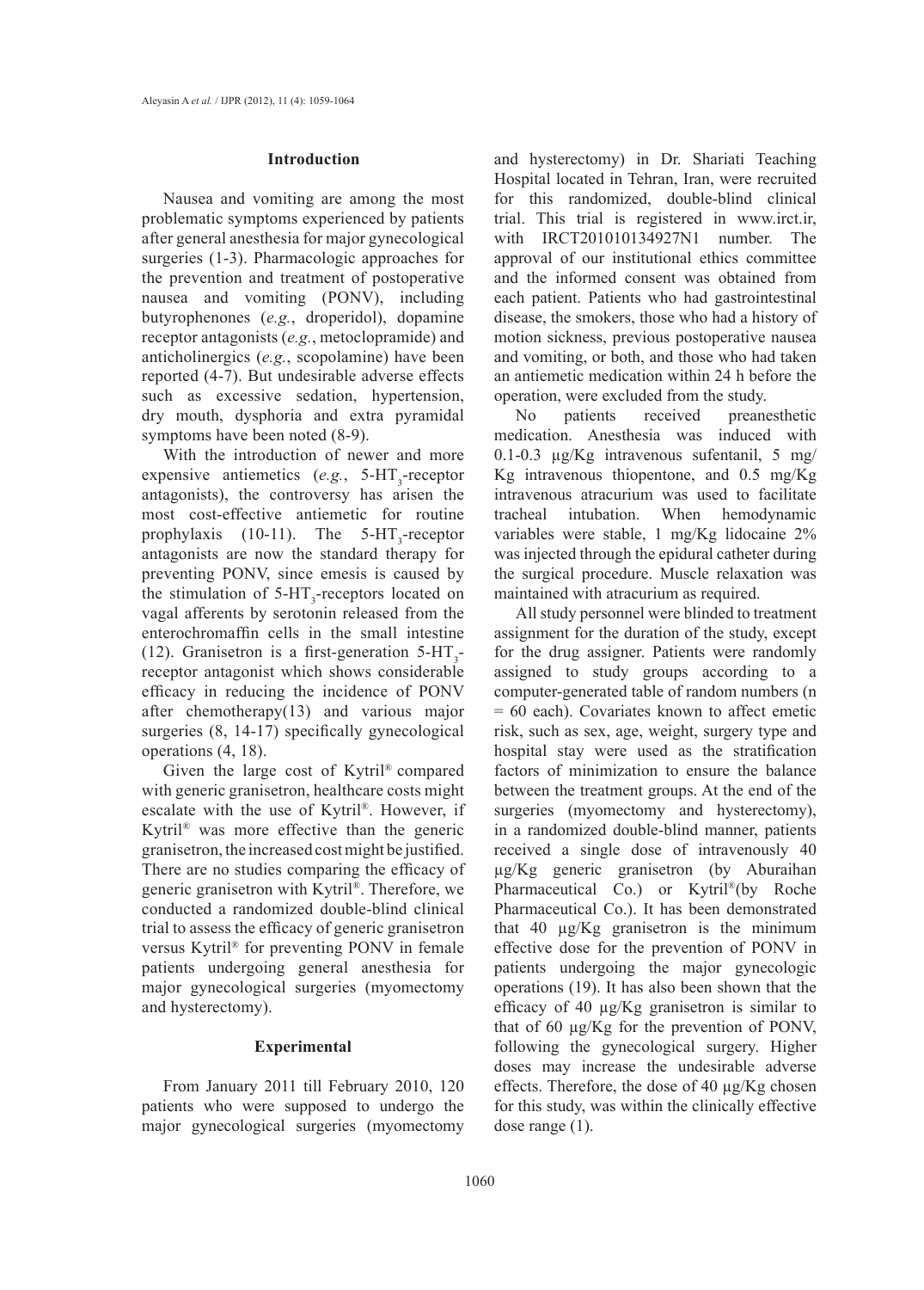| Variable                                |                             | Granisetron ( $n = 60$ ) | Kytril <sup>®</sup> (n = 60) | p-value |
|-----------------------------------------|-----------------------------|--------------------------|------------------------------|---------|
| Age                                     |                             |                          |                              |         |
| $Mean - yr$                             |                             | 46.7                     | 43.4                         |         |
| Less than 35 yr                         |                             | 5                        | 9                            | 0.064   |
| $35-45$ yr                              |                             | 22                       | 26                           |         |
| $45-55$ yr                              |                             | 24                       | 21                           |         |
| More than 55 yr                         |                             | 9                        | 4                            |         |
| Weight (Mean) - kg                      |                             | 74.5                     | 72.3                         | 0.334   |
| <i>Hospital stay</i> (Mean) – day       |                             | 2.3                      | 2.5                          | 0.800   |
| <i>Allergy existing</i> (Yes/No) - n    |                             | 4/52                     | 7/49                         | 0.341   |
| Surgery (Hysterectomy/ Myomectomy) - n  |                             | 47/13                    | 45/15                        | 0.693   |
| Vomiting                                | $0-6 h - n$ (%)             | 13(22.0)                 | 11(18.6)                     | 0.647   |
|                                         | $6-12 h - n$ (%)            | 9(15.2)                  | 6(10.0)                      | 0.407   |
|                                         | 12-18 h - n $(\frac{9}{6})$ | 8(13.3)                  | 5(8.3)                       | 0.380   |
| Nausea                                  | $0-6 h - n$ (%)             | 21(42.8)                 | 19(38.8)                     | 0.256   |
|                                         | $6-12 h - n$ (%)            | 16(27.1)                 | 11(18.6)                     | 0.275   |
|                                         | 12-18 h – n $(\% )$         | 12(20.0)                 | 11(18.6)                     | 0.852   |
| Sedation score - Mean rank              |                             | 63.8                     | 56.3                         | 0.202   |
| Patient Satisfaction rating - Mean rank |                             | 56.52                    | 61.53                        | 0.192   |

**Table 1.** Patient demographic data.

There were no differences between the treatment groups.

The patients were observed for the assessment of efficacy during 18 h after the drug administration. Two episodes of emetic symptoms (nausea and vomiting) were recorded by a gynecologist who had no knowledge of which treatment each patient had received. This gynecologist observed the patients at three different intervals: 6, 12 and 18 h after the surgery. *Nausea* was defined as an unpleasant feeling associated with the awareness of the urge to vomit, whereas *vomiting* was defined as the forceful expulsion of gastric contents from the mouth (20). At the end of the observation period, each patient evaluated the satisfaction with the study drug and the gynecologist evaluated the sedation of patients. The evaluations were performed on a linear numeric scale ranging from 0 (complete dissatisfaction) to 5 (complete satisfaction) and also from 0 (no sedation) to 5 (extreme sedation).

Statistical analyses of data between the treatment groups were performed by one-way analysis of variance (ANOVA), the chi-square test, the Fisher's exact probability test (2-tailed), or the Mann-Whiney U-test as appropriate. A p-value < 0.05 was considered significant.

# **Results**

Patient demographic characteristics and types of operation were not different between the treatment groups (Table 1).

No difference was observed between the two treatment groups regarding the postoperative nausea and vomiting control during 18 h after the drugs administration (except for the nausea control at 6-12 h post myomectomy). In addition, there were no differences in the satisfaction of the study drug between the generic granisetron and Kytril®. No difference in sedation scores was observed between the two groups.

Table 2 compares generic granisetron and Kytril® regarding the types of gynecologic surgeries (myomectomy and hysterectomy).

## **Discussion**

Post operative nausea and vomiting are still among the most common complications after the anesthesia and surgery, with a high incidence after the gynecologic operations (4). Many factors may influence the incidence of nausea and vomiting after the surgery performed under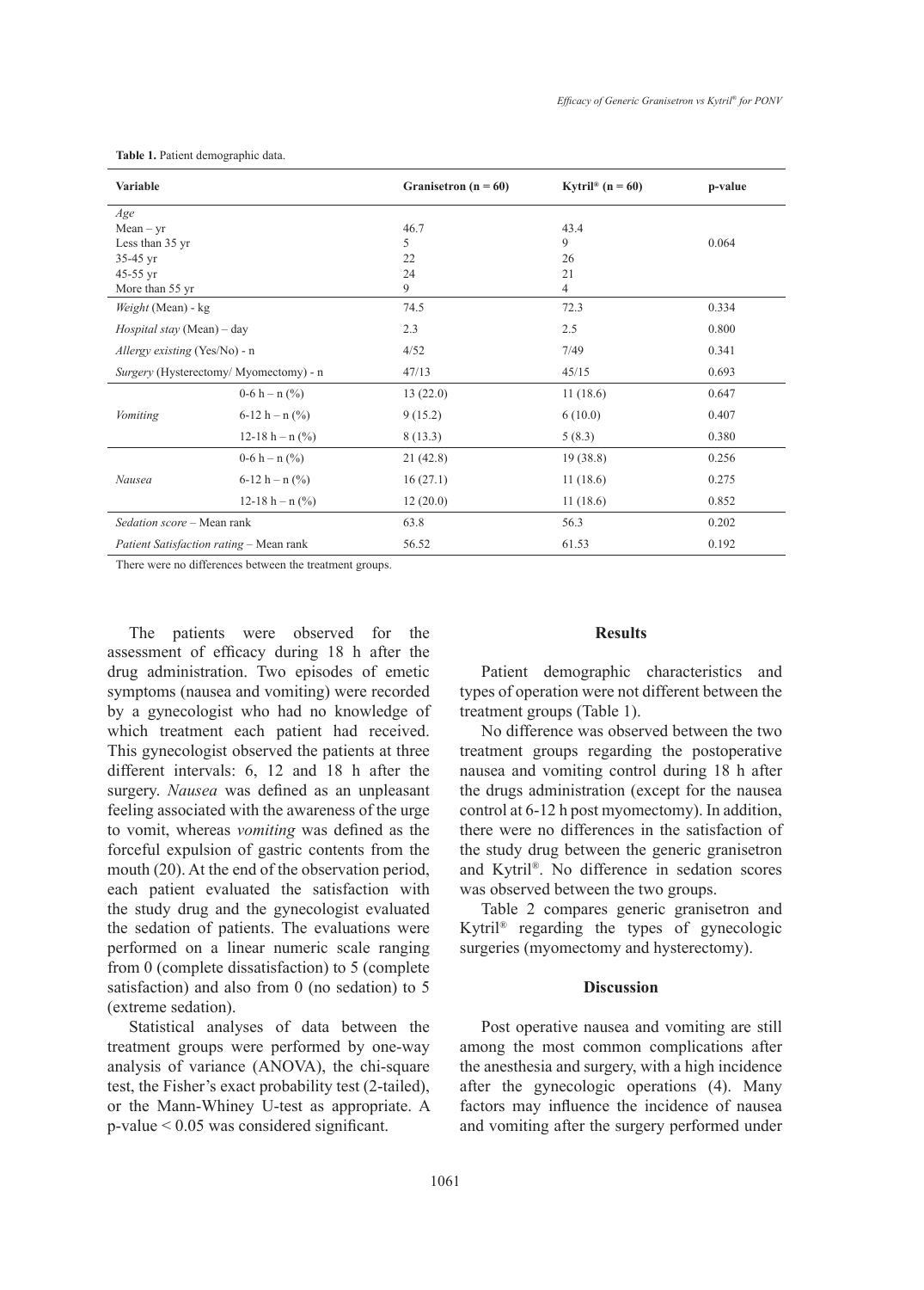| <b>Variable</b>                         |                             | Hysterectomy ( $n = 92$ )           |                          |         | Myomectomy ( $n = 28$ )           |                           |         |
|-----------------------------------------|-----------------------------|-------------------------------------|--------------------------|---------|-----------------------------------|---------------------------|---------|
|                                         |                             | $Kyril^{\circledast}$<br>$(n = 47)$ | Granisetron ( $n = 45$ ) | p-value | Kytril <sup>®</sup><br>$(n = 13)$ | Granisetron<br>$(n = 15)$ | p-value |
| $Age$ (Mean) - yr                       |                             | 49.3                                | 46.1                     | 0.044   | 37.3                              | 34.6                      | 0.377   |
| <i>Weight</i> (Mean) - kg               |                             | 75.3                                | 72.4                     | 0.287   | 71.2                              | 71.6                      | 0.986   |
| <i>Hospital stay</i> (Mean) – day       |                             | 1.7                                 | 2.7                      | 0.186   | 4.3                               | 1.8                       | 0.321   |
| <i>Allergy existing</i> (Yes/No) - n    |                             | 4/39                                | 4/37                     | 0.944   | 2/9                               | 0/14                      | 0.096   |
| Vomiting                                | $0-6 h - n \frac{9}{6}$     | 9(19.1)                             | 8(17.7)                  | 0.748   | 2(15.4)                           | 4(26.6)                   | 0.250   |
|                                         | $6-12 h - n$ (%)            | 6(12.7)                             | 8(17.7)                  | 0.592   | 0(0)                              | 0(0)                      |         |
|                                         | 12-18 h – n $(\frac{9}{6})$ | 4(8.5)                              | 8(17.7)                  | 0.231   | 0(0)                              | 0(0)                      |         |
| Nausea                                  | $0-6 h - n \frac{9}{6}$     | 13(27.6)                            | 14(31.1)                 | 0.872   | 5(38.4)                           | 6(40)                     | 0.462   |
|                                         | $6-12 h - n$ (%)            | 11(23.4)                            | 11(24.4)                 | 0.952   | 0(0)                              | 4(26.6)                   | 0.019   |
|                                         | 12-18 h – n $(\frac{9}{6})$ | 10(21.2)                            | 11(24.4)                 | 0.848   | 1(7.7)                            | 0(0)                      | 0.345   |
| <i>Sedation score</i> – Mean rank       |                             | 43.21                               | 47.79                    | 0.369   | 12.93                             | 14.17                     | 0.662   |
| Patient Satisfaction rating - Mean rank |                             | 46.09                               | 43.93                    | 0.533   | 14.38                             | 11.50                     | 0.083   |

**Table 2.** Comparison of generic granisetron and Kytril® regarding the types of surgeries.

the general anesthesia. These factors include age, obesity, history of motion sickness, surgical procedure and anesthetic technique (1-2, 21). Granisetron is a  $5-HT_3$ -receptor antagonist which shows considerable efficacy in reducing the incidence of PONV after gynecologic operations.

The main finding of this clinical trial of patients undergoing two gynecologic surgeries is that the efficacy of generic granisetron in the prevention of nausea and vomiting is non-inferior to Kytril® during the 18 h period after the surgery. In the present study, two treatment groups were similar in terms of patient demographic characteristics and type of anesthesia and analgesic used post operatively. Therefore, the difference between the groups can be attributed to the difference in the generic granisetron and tested Kytril®. In this clinical trial, we demonstrated that the control of PONV during 18 h after the drug administration was identical between patients who had received generic granisetron or Kytril®. This suggests that antiemetic therapy with Kytril® is not superior to that with generic granisetron in the treatment of PONV in patients undergoing two gynecologic operations: myomectomy and hysterectomy. We could find no report comparing the efficacies of generic granisetron and Kytril® for the treatment of PONV after the operations.

The rationalization of health care expenditures

has a high priority for the governments and the introduction onto the market of generic drugs produces notable savings (22-23). There seems to be a thought that although generic formulations are always less expensive than the corresponding brand-name drugs, they have not always the same effectiveness (24). The US Office of Generic Drugs (Center for Drug Evaluation and Research, FDA) addresses the problem of impurities that may occur in the manufacturing process of generic drugs (25). Some studies have reported variations in the efficacy of generic drugs compared with the corresponding brand-name drugs (26-28). These reports cause doubts about the interchangeability of generic and brand-name drugs. For instance, the results of a study by Crawford involving 2885 patients receiving antiepileptic treatment with phenytoin, carbamazepine, or valproic acid showed negative consequences associated with a shift to a generic formulation *e.g*., reappearance of convulsions and increases in social costs (29). Although the use of generic products may produce considerable savings, these savings should not be offset by increased hospitalization costs, nor should patients' therapeutic stability be compromised. In other words, any loss of efficacy can have ethical and health repercussions, as well as important economic consequences (22).

On the other hand, Oles *et al.* and Silpakit *et*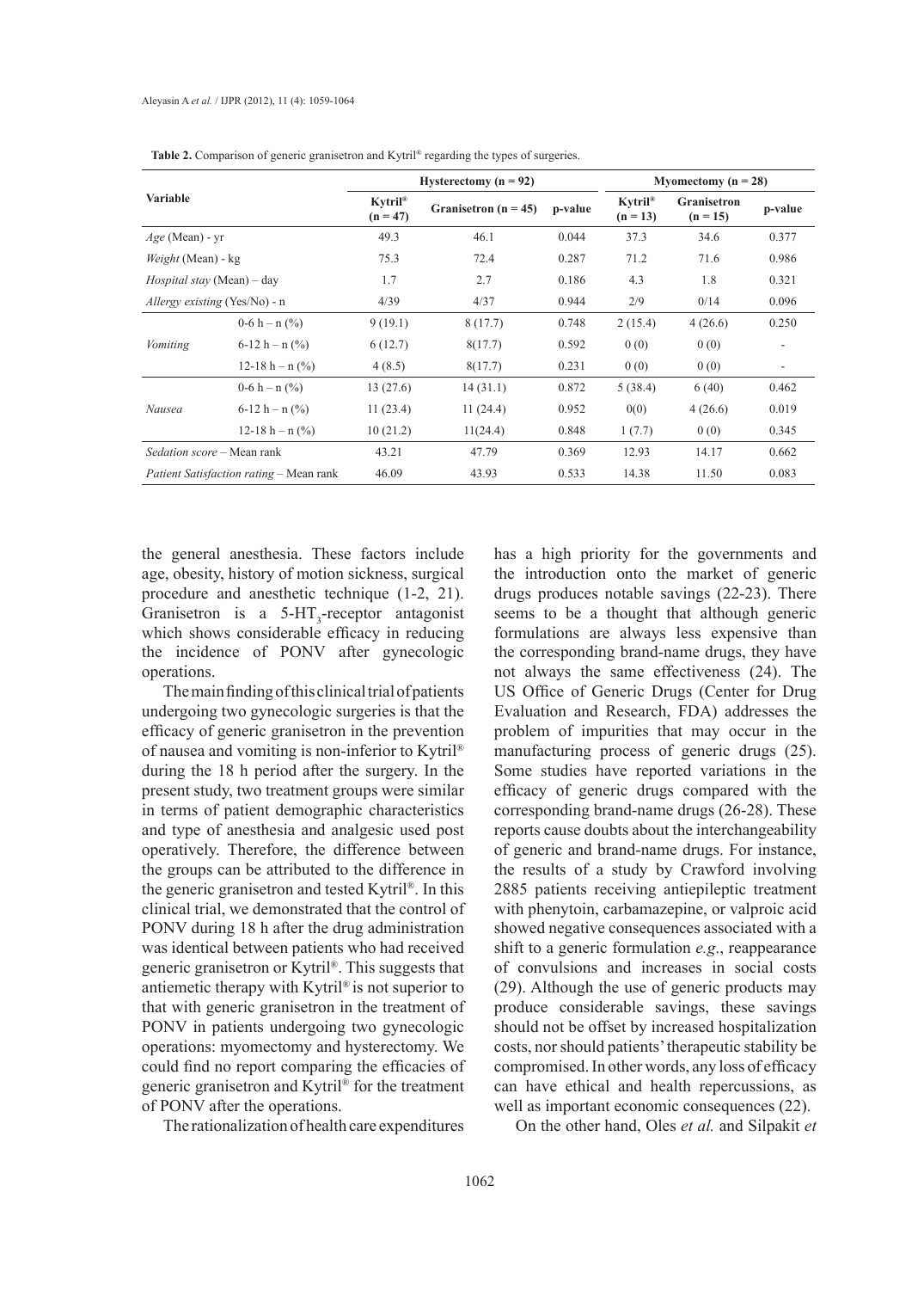*al.* conducted randomized, double-blind studies in large patient populations and reported no difference in clinical efficacy of generic and brand carbamazepine (22). In another study by Dong *et al*, the four generic and brandname levothyroxine preparations studied were bioequivalent by Food and Drug Administration criteria and were interchangeable in patients receiving thyroxine replacement therapy (30).

In Iran, Kytril® (US \$ 14.5 for 3 mg (year of costing: 2011)) is much more expensive than the generic granisetron (US \$ 2 for 3 mg (year of costing: 2011)). A cost-effectiveness ratio is a method of calculating the cost per unit of the benefit of a drug or other therapeutic interventions (31). In this study, a cost-effectiveness analysis was not performed. However, it is obvious that the use of the generic granisetron would dramatically decrease the cost of antiemetic therapy, assuming the similar hospital stay in both groups.

Implementing strategies such as those which require the patients to start with the most costeffective drug therapy before moving to costlier medications, will reduce unnecessary use of expensive brand-name medications. Physicians' fiduciary role of reducing the health care costs should not be ignored. Educating physicians about the use of generics will undoubtedly help to reduce these costs wherever possible. Promoting the use of generic medications should be a key part of patient management in a more cost-effective health care system (32).

We did not include a control group receiving placebo in our study. It has been suggested that if active drugs are available, placebo controlled trials may be unethical since PONV are very much distressing after major surgeries (8).

## **Acknowledgment**

The authors would like to thank the Aburaihan Pharmaceutical Company for their support of this study.

#### **References**

Fujii Y, Saitoh Y, Tanaka H and Toyooka H. (1) Prevention of PONV with granisetron, droperidol or metoclopramide in patients with postoperative emesis. *Can. J. Anaesth*. (1998) 45: 153-6.

- Fujii Y, Toyooka H and Tanaka H. Antiemetic effects (2) of granisetron on postoperative nausea and vomiting in patients with and without motion sickness.*Can. J. Anaesth.* (1996) 43: 110-4.
- (3) Chen P, Chui P and Gin T. Comparison of ondansetron and metoclopramide for the prevention of post-operative nausea and vomiting after major gynaecological surgery. *Eur. J. Anaesthesiol.* (1996) 13: 485-91.
- Fujii Y. Granisetron, droperidol, and metoclopramide (4) for the treatment of established postoperative nausea and vomiting in women undergoing gynecologic surgery. *Am. J. Obstet. Gynecol.* (2000) 182: 13-6.
- Fujii Y, Tanaka H and Toyooka H. Prevention of (5) postoperative nausea and vomiting with granisetron: a randomised, double-blind comparison with droperidol. *Can. J. Anaesth.* (1995) 42: 852-6.
- $(6)$  Fujii Y. The utility of antiemetics in the prevention and treatment of postoperative nausea and vomiting in patients scheduled for laparoscopic cholecystectomy. *Curr. Pharm. Des.* (2005) 11: 3173-83.
- (7) Domino K, Anderson E, Polissar N and Posner K. Comparative efficacy and safety of ondansetron, droperidol, and metoclopramide for preventing postoperative nausea and vomiting: a meta-analysis. *Anesth. Analg*. (1999) 88: 1370-9.
- (8) Bhattacharjee D, Dawn S, Nayak S, Roy P, Acharya A and Dey R. A comparative study between palonosetron and granisetron to prevent postoperative nausea and vomiting after laparoscopic cholecystectomy. *J. Anaesth. Clin. Pharmacol*. (2010) 26: 480-3.
- Bestas A, Ates Onal S, Kemal Bayar M, Yildirim A (9) and Aygen E. Effects of Ondansetron and Granisetron on Postoperative Nausea and Vomiting in Adult Patients Undergoing Laparoscopic Cholecystectomy: A Randomized, Double-Blind, Placebo-Controlled Clinical Trial. *Curr. Ther. Res*. (2007) 68: 303-12.
- White P. Prevention of Postoperative Nausea and (10) Vomiting — A Multimodal Solution to a Persistent Problem. *N. Engl. J. Med.* (2004) 350: 2511-2512.
- (11) Fujii Y, Saitoh Y, Tanaka H and Toyooka H. Antiemetic efficacy of prophylactic granisetron, droperidol and metoclopramide in the prevention of nausea and vomiting after laparoscopic cholecystectomy: a randomized, double-blind, placebo-controlled trial. *Eur. J. Anaesthesiol.* (1998) 15: 166-71.
- (12) Saito M, Aogi K, Sekine I, Yoshizawa H, Yanagita Y, Sakai H, Inoue K, Kitagawa, C, Ogura and Mitsuhashi, S. Palonosetron plus dexamethasone versus granisetron plus dexamethasone for prevention of nausea and vomiting during chemotherapy: a double-blind, double-dummy, randomised, comparative phase III trial. *Lancet Oncol.* (2009) 10: 115-24.
- (13) Jordan K, Hinke A, Grothey A, Voigt W, Arnold D, Wolf H and Schmoll H. A meta-analysis comparing the efficacy of four 5-HT3-receptor antagonists for acute chemotherapy-induced emesis. *Support. Care. Cancer*. (2007) 15: 1023-33.
- (14) Fujii Y, Tanaka H and Kobayashi N. Granisetron,